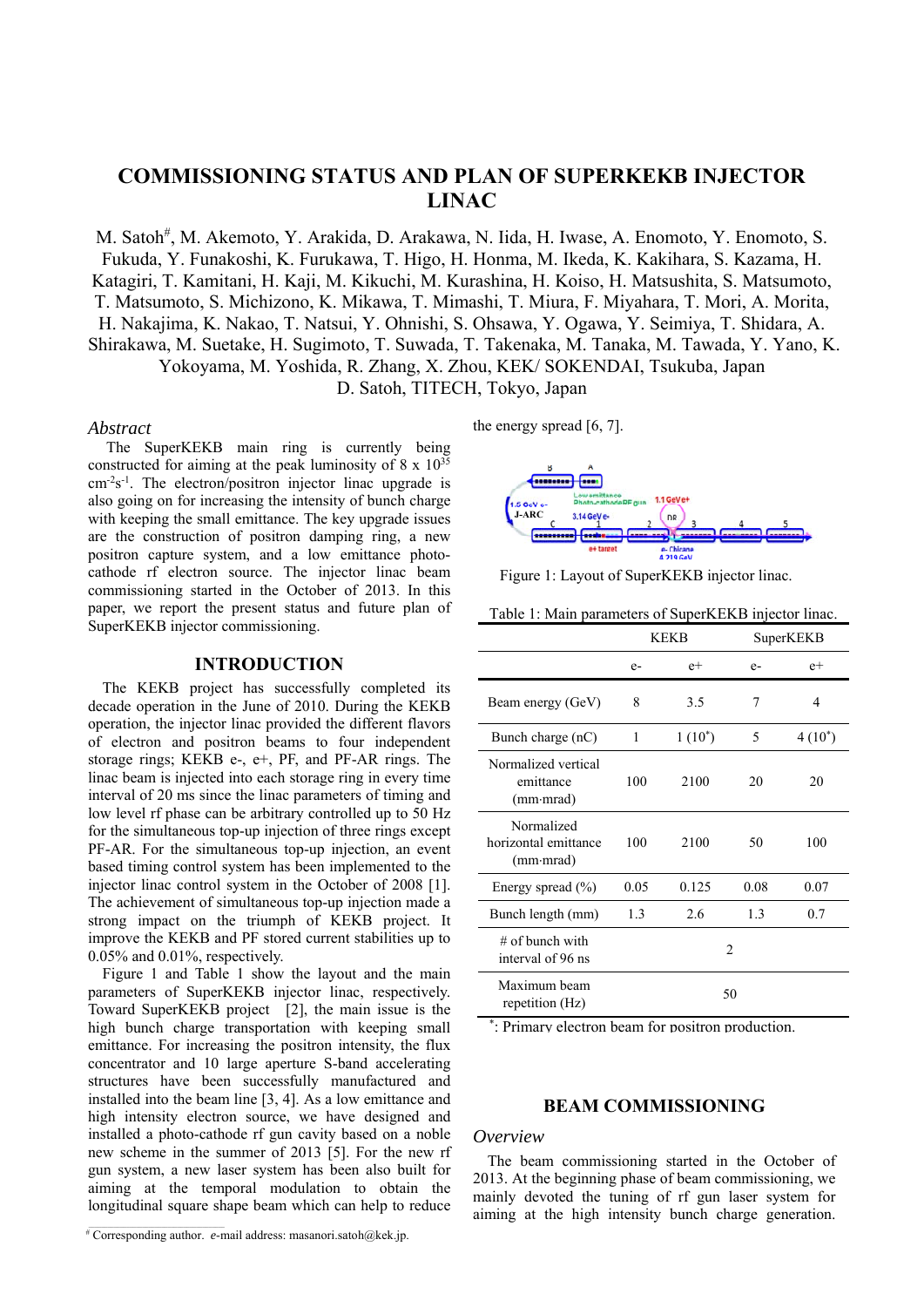

Figure 2: Bunch charge history at the several locations of SuperKEKB injector linac.

Figure 2 shows the bunch charge history during the whole beam commissioning period. In this figure, SP\_A1\_C5 means the bunch charge measured by the first beam position monitor (BPM). SP\_B7\_4 and SP\_R0\_63 are the bunch charges measured at the entrance and exit of J-ARC, respectively. The bunch charge at the end of linac corresponds to SP\_58\_0 in the same figure. We have already archived the peak electron bunch charge of 5.6 nC and 0.75 nC at the first BPM location and end of linac, respectively. The bunch charge stability is about 2.5% during KEKB operation, however, the typical one obtained by the current beam commissioning is approximately 10%. It should be improve by stabilizing the pulse-to-pulse fluctuation of laser system. Though the final goal is the bunch charge of 5 nC at the end of linac, the bunch charge of 1 nC is enough for the Phase 1 operation. In the next beam commissioning starting in this June, we will aim to obtain the stable bunch charge of around 1 nC together with the stable beam orbit control.

# *Bunch compression*

The bunch length of electron beam emitted from the rf



Figure 3: Bunch length measured by a streak camera before (a) and after (b) bunch compression at the chicane of injector section.

gun is around 30 ps to mitigate the longitudinal wakefield effect. The chicane has been constructed at the injector section for the bunch compression from 30 ps to 10 ps.

Figures 3 (a) and (b) show the electron bunch lengths measured by a streak camera before and after bunch compression, respectively. The bunch length of 30 ps before bunch compression is consistent with the laser duration applied to the photocathode of rf gun. Figure 3 (b) shows the measured bunch length with the optimized bunch compression parameters of the magnetic field strength and rf phase in the upstream of chicane. These results show that the bunch compression is successfully carried out by the chicane. Furthermore, the bunch length will be compressed down to around 5 ps at the J-ARC for mitigating the transvers wakefield generated in the sector C to 5 though the isochronous optics was applied at the KEKB operation. We will evaluate the effectiveness of the bunch compression in reducing the emittance growth. Its result will be reported elsewhere in the near future.

## *Low emittance preservation of electron beam*

The final requirement of injection beam charge of electron and positron are 5 nC and 4 nC, respectively. The low emittance preservation of electron beam is a crucial issue because the high intensity electron beam should be transported to the end of linac without a damping ring. Toward the emittance preservation at the end of linac, a lot of simulation works are now going on [8]. For our target emittances, as listed in Table 1, the target values of component alignment are less than 0.3 mm and 0.1 mm in the standard deviations for the whole linac and each sector of 100 m long, respectively. These values have been almost achieved. The result of emittance growth simulation shows that the suitable beam orbit manipulation can satisfy the target emittance of 20 mm·mrad at the end of linac [8], however the high precision BPM is inevitably required. For this purpose, a new BPM readout system based on VME bus has been successfully designed [9]. The mass production of around 100 modules was already completed in this March. They will be installed soon for the fine beam orbit control.

Figure 4 shows the results of emittance preservation study at the end of sector B. The emittance was measured



Figure 4: Results of emittance preservation study at the end of sector B. The black and red filled circles are the horizontal and vertical emittances, respectively.